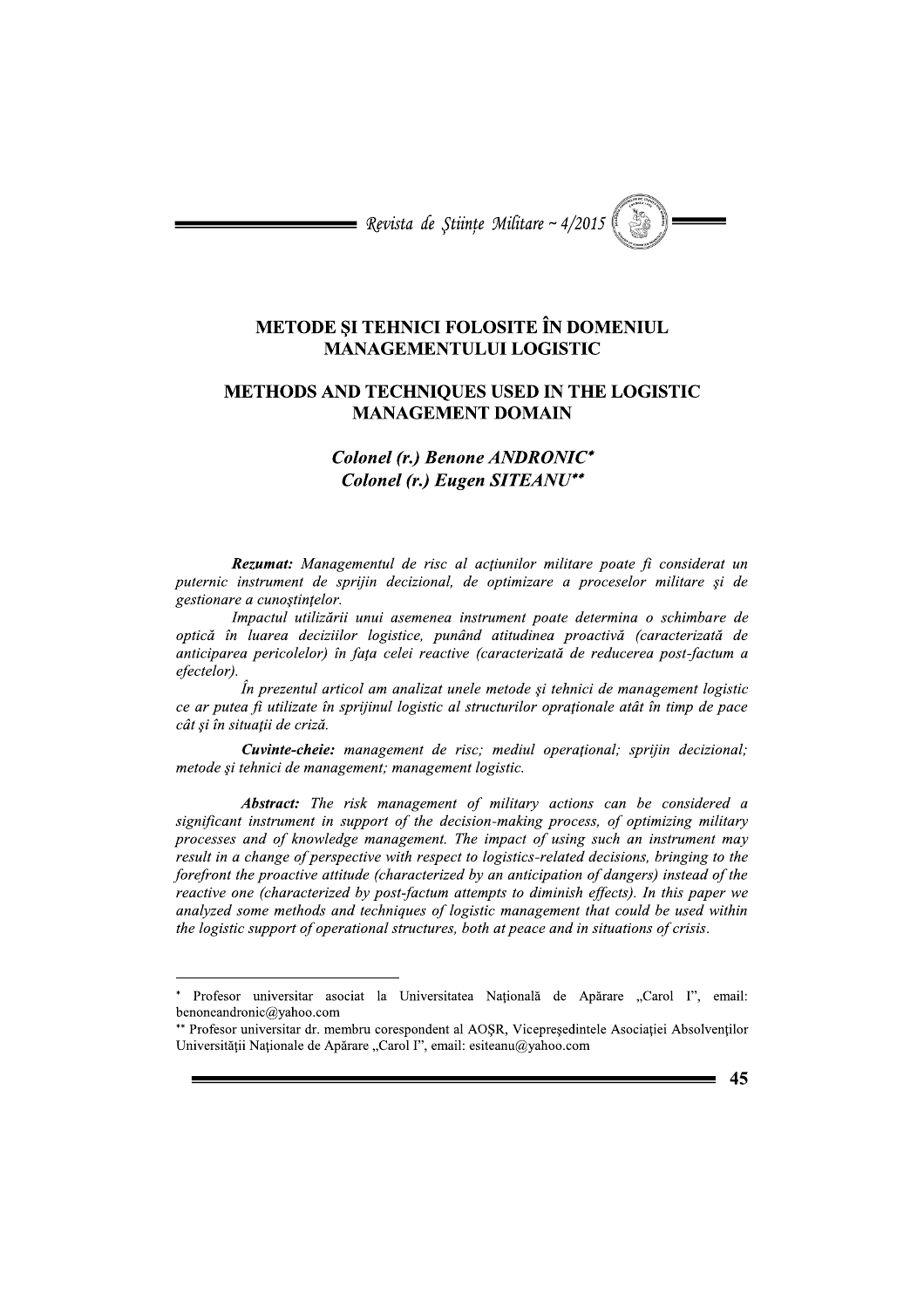

Keywords: risk management; operational environment; decision support; management methods and techniques; logistic management.

Siguranța și apărarea națională sunt atât probleme de percepție,<br>Scaracterizate succint prin raportul dintre existența obiectivă a unei amenințări și imaginea cu privire la acea amenințare, cât și probleme de cunoaștere, care necesită o tratare într-o manieră integrată, globală, depăsind viziunile unilaterale, punctiforme.

Principalele particularități generate de mediul decizional actual sunt:

• factorii de decizie politico-militară, observă că nu mai detin un control deplin asupra propriului proces decizional, fiind nevoiți să se supună unor restricții pe care, de cele mai multe ori, nu le înțeleg sau nu le acceptă;

· presiunea informațională la care sunt supuși decidenții politico-militari, ca urmare a volumului urias de informatii. A oferi, astăzi, "informatii complete", conduce la imposibilitatea prelucrării lor optime în timp util. Prin urmare, miza actuală este de a oferi liderilor politico-militari mai multe cunostinte si mai putine informatii:

• întrepătrunderea tot mai accentuată a artei de a conduce cu știința de a conduce. În opinia noastră arta de a conduce trebuie să părăsească domeniul de probleme marcat de întrebări de genul: "Ce s-a întâmplat?" și "Cum să reacționez cel mai bine la ceea ce s-a întâmplat?" și să rezolve probleme de genul: "Ce s-ar putea întâmpla?" și "Cum să fac să nu se întâmple ceea ce nu aș vrea să se întâmple?";

• mutatia semnificativă în perceptia și calificarea notiunii de agresiune. Ca urmare, decidenții trebuie să sesizeze deplasarea agresiunii din zona fizică, directă, violentă, către zona influentării ostile, în plan informational.

În acest context, apare nevoia unui sistem de management de risc care ar contribui la schimbarea radicală a întregului proces de luare a deciziilor politicomilitare.

Aplicarea tehnicilor specifice managementului de risc în elaborarea politicilor de securitate și apărare națională creează condițiile pentru detectarea celor mai eficiente căi de actiune pentru îndeplinirea intereselor si obiectivelor nationale din perspectiva confruntării cu potențiale riscuri.

Noi credem că o decizie bazată pe evaluarea unui risc, în lipsa unei ierarhizări a intereselor naționale, poate fi considerată o acțiune cu posibile efecte nedorite la adresa securității naționale. Acesta este motivul pentru care strategiile de securitate și apărare națională din mai multe state membre NATO conțin, în mod explicit sau implicit, o ierarhizare a intereselor naționale și o raportare a riscurilor la aceste interese.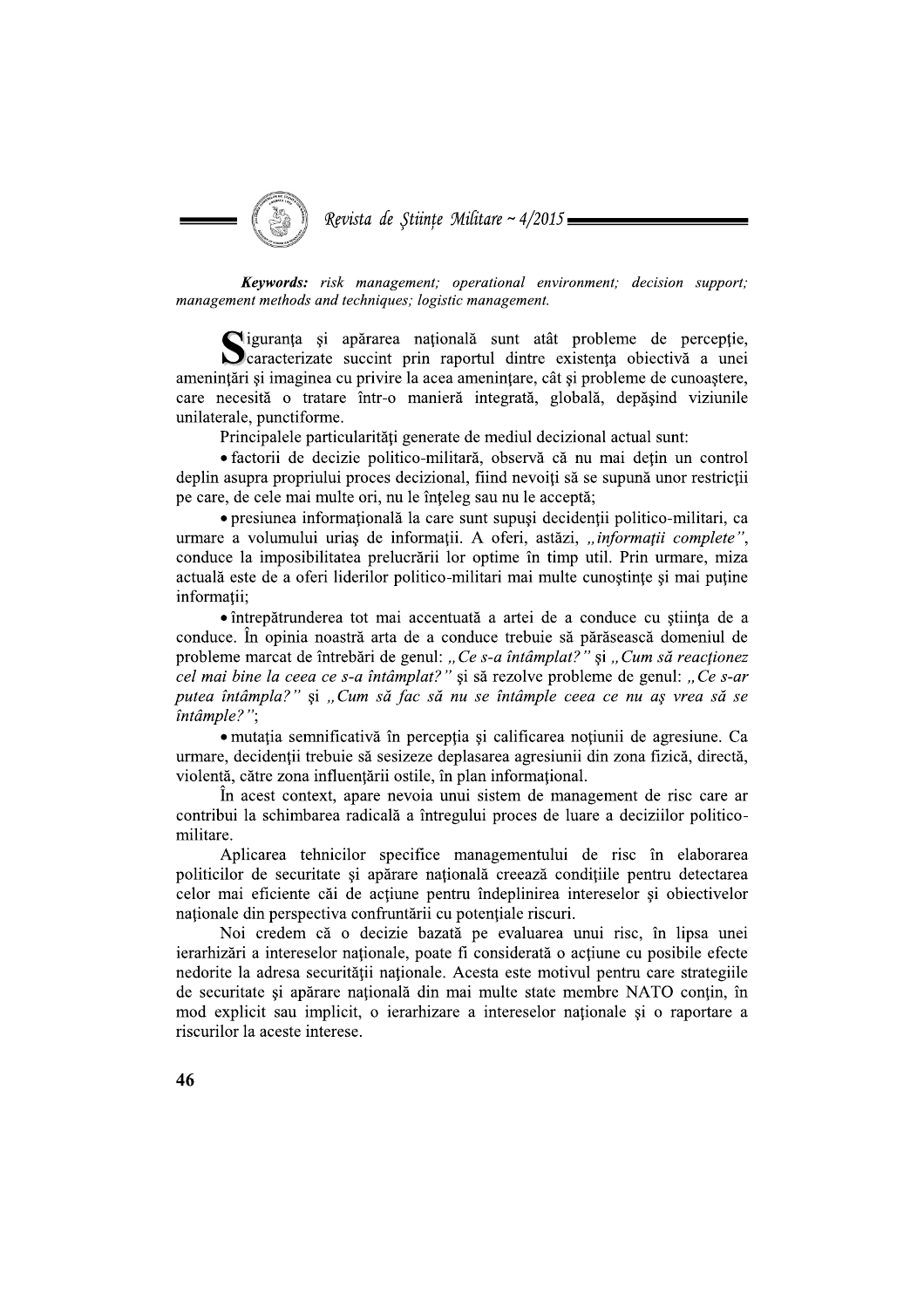$\blacksquare$  Revista de Științe Militare ~ 4/2015

Specialistii în domeniu înclină să creadă, tot mai mult, că în lipsa unui asemenea demers documentele programatice din sfera securității și apărării nationale tind să aibă o utilitate tot mai redusă pentru factorii de decizie.

Securitatea personală sau colectivă sunt concepte care privesc atât conducerea politico-administrativă cât și pe simpli cetățeni, ca beneficiari ai stării de securitate.

Noi am observat că, în timp ce mediul privat este mai receptiv și mai pregătit să gândească și să acționeze în termeni de risc, la nivelul administrației centrale instrumentele de sprijin decizional bazate pe mecanisme de management de risc sunt destul de anevoios acceptate.

Experiența occidentală demonstrează că schimbarea de sens sau trecerea de la o atitudine generală reactivă, de tipul: "ce pot face să reduc efectele unui eveniment ce s-a produs", la o atitudine pro-activă, de tipul: "ce pot face ca un eveniment să nu se producă" este rodul unor rationamente care urmăresc reducerea riscului la nivelul de acceptabilitate al societății.

Actiunile de reducere a riscurilor urmăresc mărirea gradului de certitudine si, cel mai adesea, sunt caracteristici ale societăților în care există percepția că bunăstarea și puterea sunt valorificate în interesul tuturor membrilor societății.

În accepțiunea noastră gestionarea necorespunzătoare a riscurilor printr-o necorespunzătoare utilizare a mecanismelor, procedurilor, măsurilor și activităților desfășurate de factorii competenți potrivit legii să prevină, controleze, reducă și să înlăture impactul și consecințele acestora poate face ca realizarea unui obiectiv să devină prea costisitoare, din punct de vedere politic, economic și în termeni de resurse logistice (materiale și umane) alocate.

Acumularea accentuată și dinamică a dificultăților, izbucnirea conflictuală a tensiunilor ce pot genera crize pot aduce atingere si perturba starea de normalitate.

Extensia continuă a arealului abordărilor de management de risc, precum si rapiditatea cu care aceste concepte au fost preluate și implementate, în unele cazuri cu o mare usurință, inclusiv în domeniul politico-militar, ne îndreptătesc să evidențiem complexitatea deosebită a acestora.

Diversificarea și creșterea exponențială a factorilor de risc în contextul actual al globalizării, creează un mediu propice coagulării unor noi paradigme, definirii unor termeni si concepte noi, care îsi pun amprenta pe întregul areal conceptual și acțional al vieții sociale și militare.

Metodele și tehnicile specifice de management cu aplicabilitate în logistica militară în ceea ce privește *habitatul* sau mediul acțiunilor de sprijin logistic

 $47$ 

<sup>&</sup>lt;sup>1</sup> Habitat (fr.) s. n. 1. (Biol.) Ansamblu de conditii oferite vietii de un biotop; ecotop. 2. Element al ecosistemului uman format din factorii mediului înconjurător și cei psihosociali. 3. Spațiu structurat din punct de vedere urbanistic, ocupat de o comunitate umană. (DEX), București, 2004, p.107.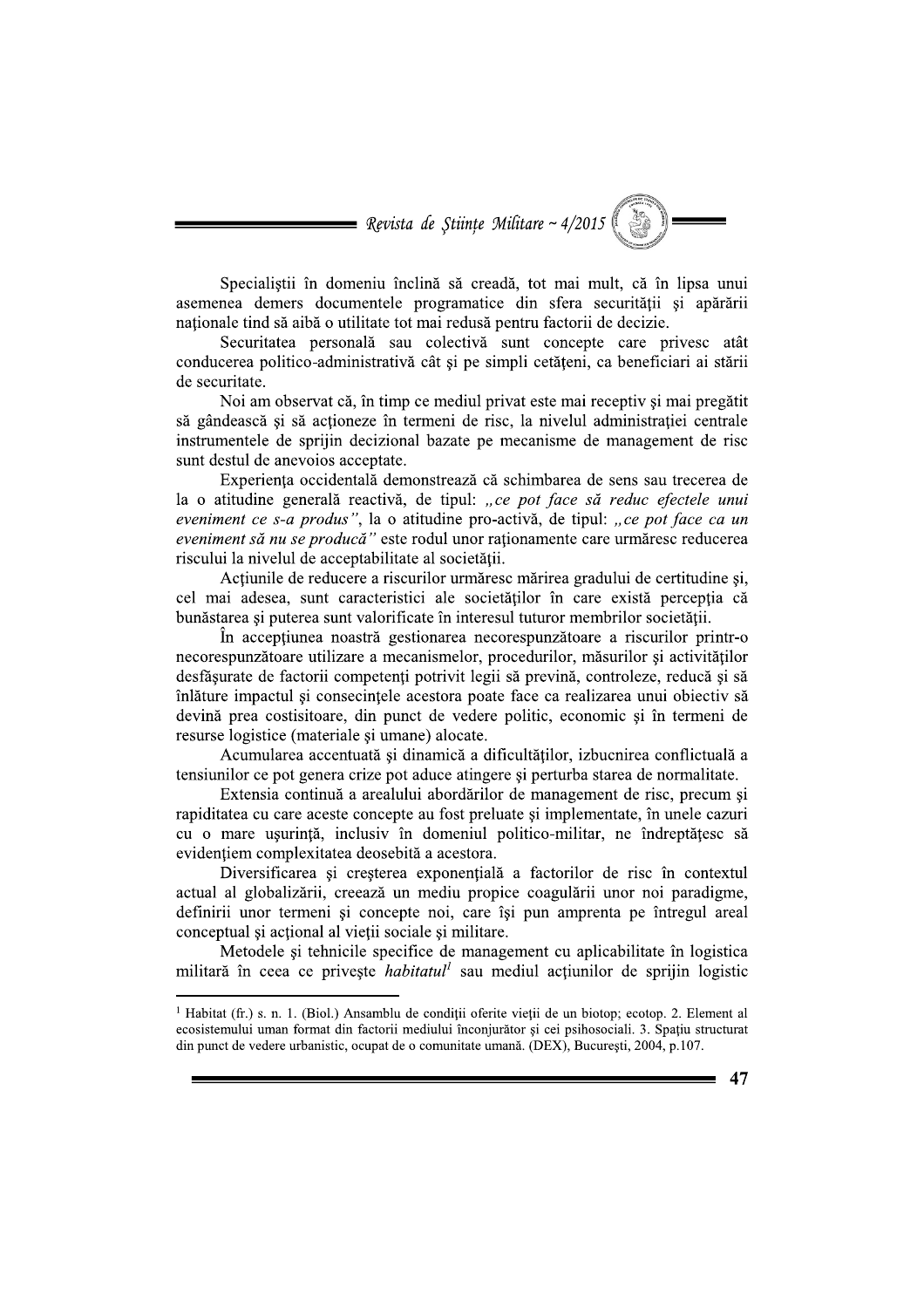Revista de Stiințe Militare ~  $4/2015$ 

desfăsurate pot fi folosite pentru rezolvarea cat mai eficientă a diferitelor probleme de conducere, cu care se confruntă, la un moment dat, structurile și compartimentele de asigurare tehnico-materială.

Dintre numeroasele metode și tehnici de management<sup>1</sup> studiate și aplicate în domeniul economic cu activitate productivă cum ar fi: delegarea, sedinta, diagnosticarea, tabloul de bord, extrapolarea, tehnica ritmului mediu, metoda Delphi, *brainstorming-*ul<sup>2</sup>, sinectica, matricea descoperirilor, metoda Delbecq etc., cele mai frecvent utilizate în managementul structurilor logistice în ceea ce privește habitatul ar putea fi: delegarea, sedinta, diagnosticarea și tabloul de bord.

Delegarea reprezintă una dintre metodele manageriale utilizate în toate domeniile vieții economico-sociale, unde activitatea este organizată pe niveluri ierarhice, conținutul său specific fiind determinat de particularitățile activităților umane. Delegarea constă în atribuirea temporară de către un manager a uneia din sarcinile sale de serviciu unui subordonat, însotită și de competenta si responsabilitatea corespunzătoare.

Pentru a evidenția rolul și importanța delegării în procesul managerial, enumerăm principalele etape ce definesc această metodă de management:

 $\bullet$  însărcinarea – constă în transmiterea de către managerul nivelului ierarhic superior unui subordonat al său a efectuării unei sarcini care, în mod normal, revine acestuia prin fisa postului;

· atribuirea competenței formale – permite subordonatului căruia i-a fost delegată executarea sarcinii libertatea decizională și de actiune necesară realizării acesteia;

• acordarea încrederii responsabilității – această etapă presupune asumarea responsabilității de către noul executant, acestuia revenindu-i obligația de a realiza sarcina trasată, iar în funcție de rezultatele obținute, să fie recompensat sau sanctionat.

De reținut este și faptul că, deși executantul răspunde integral de realizarea sarcinilor si de utilizarea competentei acordate, managerul care a recurs la delegarea acestora își asumă întreaga responsabilitate în fața superiorilor în ceea ce priveste rezolvarea sarcinilor respective.

Este considerată una dintre cele mai utilizate metode de management si constă în reunirea personalului pentru un scurt interval de timp sub coordonarea unui manager în vederea soluționării în comun a unor sarcini cu caracter informational sau decizional.

<sup>&</sup>lt;sup>1</sup> Arădăvoaice Gheorghe, Managementul organizației și acțiunii militare, Editura Sylvi, București, 1998, p. 135.

<sup>&</sup>lt;sup>2</sup> Ciobanu Ioan, Strategii de management, Editura universității "Al. I. Cuza", Iași, 1994, p. 47.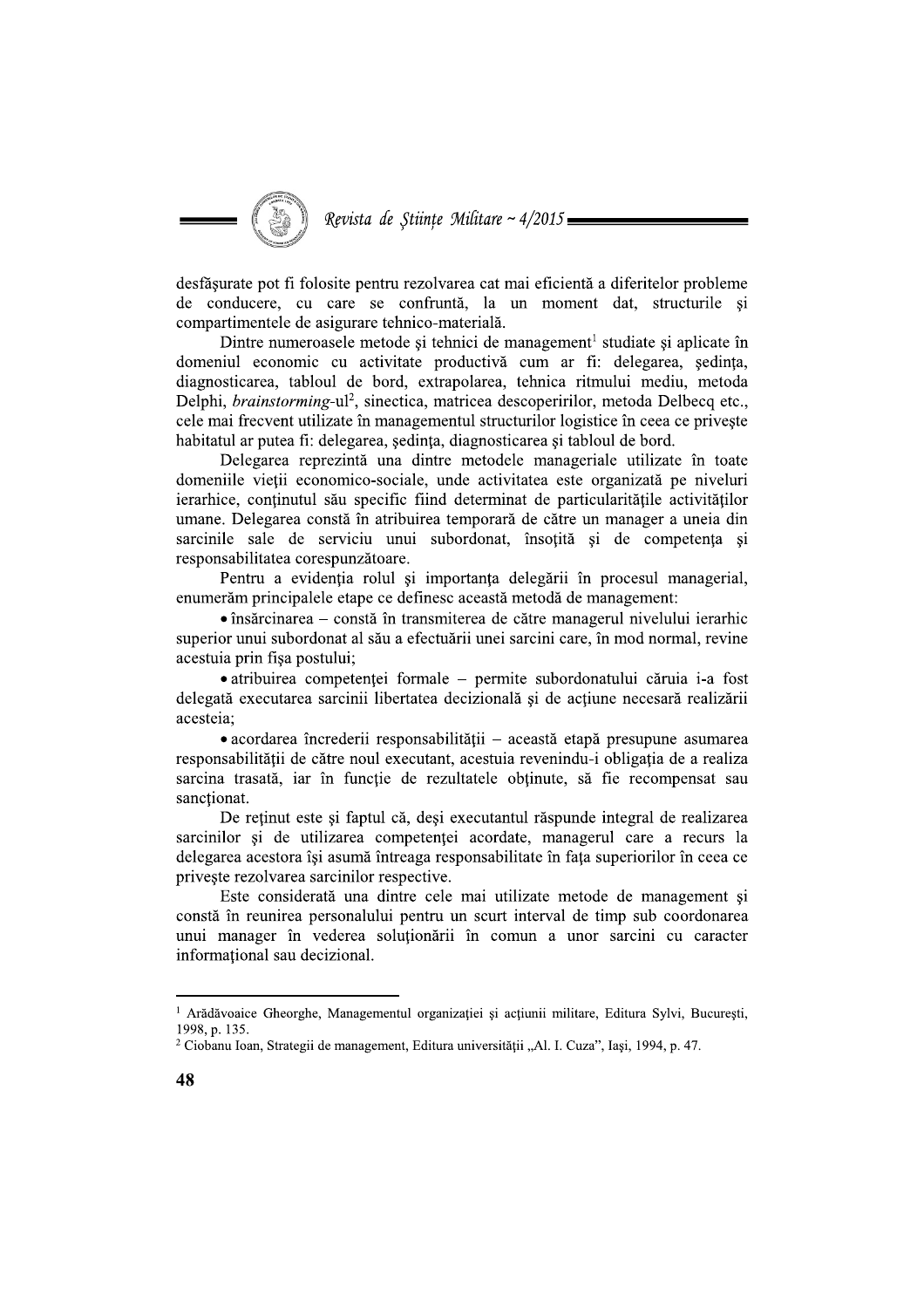= Revista de Științe Militare ~  $4/2015$ 

Utilizarea sedintei ca metodă de management permite managerului de nivel superior să transmită rapid și în mod direct informațiile necesare coordonării și conducerii activităților structurii organizaționale unui număr însemnat din personalul acesteia, concomitent cu primirea feedback-ului.

In functie de scopul urmărit și continutul acestora, sedintele pot fi: de informare, decizionale, de armonizare, de explorare și eterogene.

Sedintele de informare sunt ordonate, de regula, de managerul (comandantul) de nivel superior, cu scopul informării nemijlocite a acestuia asupra unor problem ce-l privesc direct și vizează domeniul său de activitate.

Acest tip de sedințe se organizează periodic, in funcție de necesități (săptămânal, decadal, lunar sau ori de câte ori este nevoie).

Sedințele de informare sunt ordonate, de regulă, de managerul (comandantul) de nivel superior, cu scopul informării nemijlocite a acestuia asupra unor probleme ce-l privesc direct si vizează domeniul său de activitate. Acest tip de ședințe se organizează periodic, în funcție de necesități<sup>1</sup> (săptămânal, decadal, lunar sau ori de câte ori este nevoie).

Sedintele decizionale se organizează în scopul adoptării unor decizii pe baza acordului celor prezenti, care formulează, prezintă și evaluează anumite variante decizionale ce au în vedere realizarea unor obiective.

Sedintele de explorare vizează, în principal, investigarea unor domenii mai putin cunoscute, ce completează structura organizatorică și care prezintă un interes sporit pentru viitorul organizației. În cadrul acestor ședințe este pusă în valoare creativitatea personalului chemat să contribuie la soluționarea problemelor puse în discutie.

Sedințele eterogene sunt organizate, de regulă, la nivelul managementului superior, reunind două sau mai multe din tipurile de sedințe prezentate anterior.

Diagnosticarea, ca metodă de management, prezintă o importanță crescândă în exercitarea actului managerial la nivelul organizației, fiind utilizată în special pentru punerea în valoare a celei de-a cincea functii a managementului, și anume funcția de control-evaluare.

Diagnosticarea poate fi definită ca fiind metoda folosită de manageri pe baza constituirii unei echipe multidisciplinare, din manageri și executanți, al cărei continut principal constă în identificarea punctelor forte și respectiv slabe ale domeniului analizat, cu evidențierea cauzelor care le generează, finalizată în recomandări cu caracter corectiv sau de dezvoltare.<sup>2</sup>

Gheorghe Minculete, Abordări moderne ale managementului logistic (ediția a II- a, revăzută și adăugită), Editura Universității Naționale de Apărare "Caroll", București, 2015, p. 72.



<sup>&</sup>lt;sup>1</sup> Vlad Popovici, Bazele managementului general și al managementului învățământului general și special, București, 2000. decembrie, p.74.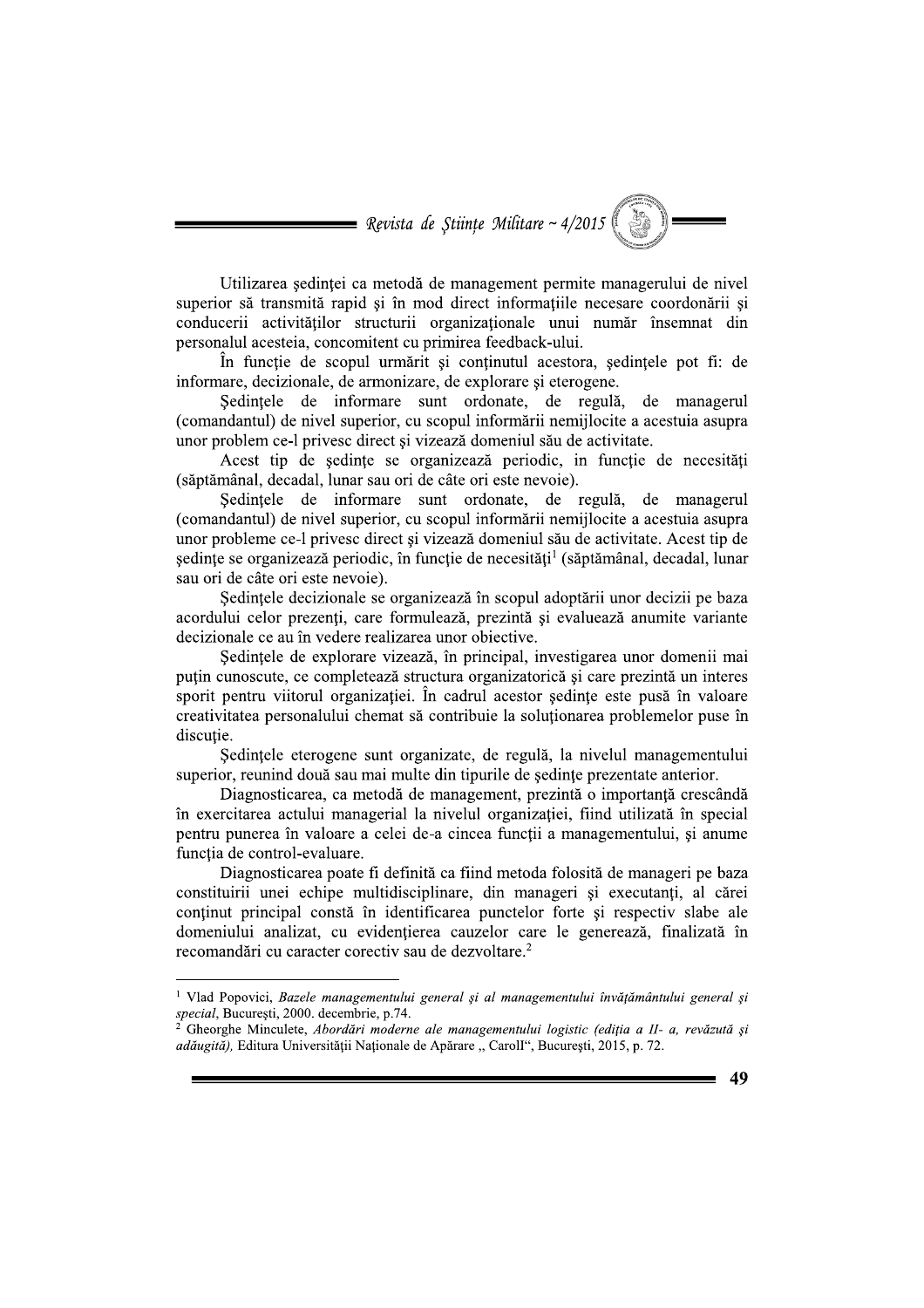

Diagnosticarea se caracterizează, în principal, prin:

• identificarea și analizarea punctelor forte și a celor slabe utilizând în acest sens metoda de analiză cauză-efect, formulând totodată și recomandările ce se impun:

• înscrierea pe coordonatele calității a diagnosticării, ca rezultat al analizei cauză-efect, este conditionată pe de o parte, de măsura în care au fost identificate cauzele generatoare de disfuncționalități și aspectele pozitive, iar pe de altă parte, de corelarea recomandărilor cu cauzele ce le-au generat.

În funcție de sfera de cuprindere, diagnosticarea se clasifică astfel:

· diagnostice generale, ce vizează activitatea de ansamblu a organizației, utilizându-se de regulă înaintea elaborării planurilor sau programelor de activitate, atunci când organizația se confruntă cu probleme deosebite sau în situația in care la conducere a fost numit un nou manager:

· diagnostice specializate, ce vizează activități specifice unui sector sau compartiment din cadrul organizației; la nivelul structurilor logistice militare se utilizează în special în activitățile de aprovizionare, constituire și dimensionare a stocurilor, distribuție și alocare in consum etc.

În functie de fazele parcurse și încadrarea în timp există: diagnostice monofazice, care sunt utilizate pentru examinarea unei singure activități sau a unei probleme distincte; diagnosticele multifazice (în cascadă) sunt utilizate pentru examinarea succesivă a cel puțin două activități legate între ele prin relația cauzăefect.

Adoptarea diagnosticării ca metodă de management la specificul activităților structurilor logisticii militare presupune cunoasterea si parcurgerea următoarelor etane:

· definirea domeniului de diagnosticat;

· dimensionarea echipei de specialisti;

• extragerea și însusirea unor informații preliminare referitoare la domeniul diagnosticat:

• identificarea principalelor aspecte negative si a cauzelor ce le-au determinat;

• identificarea principalelor aspecte pozitive și a cauzelor ce le-au determinat:

• formularea unor solutii menite să elimine atât aspectele negative, cat si cauzele care le-au generat.

Tabloul de bord este o tehnica care a fost introdusă în Romania la începutul anilor 1960, în cadrul Centrului de Perfectionare a Cadrelor (CPCA).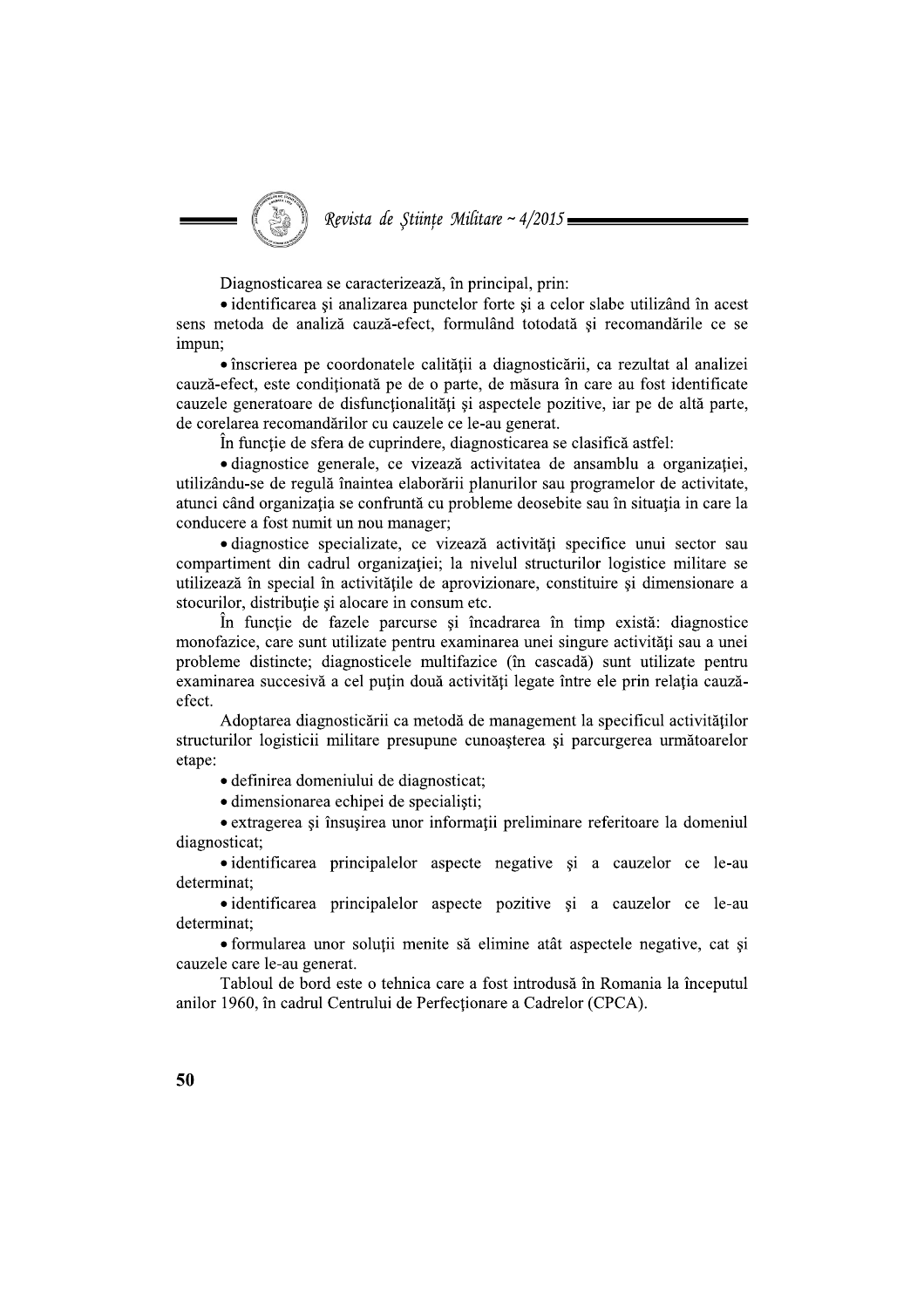= Revista de Științe Militare ~  $4/2015$ 

Tabloul de bord constă în ansamblul de informații curente, prezentate într-o formă sinoptică, prestabilită, referitoare la principalele rezultate ale activității avute în vedere si la factorii principali ce conditionează derularea ei eficientă.

În funcție de cantitatea informațiilor ce pot fi cuprinse la un moment dat în tablourile de bord, precum și a structurii lor, acestea se împart în:

· tablouri de bord simple – care includ o cantitate mică de informații, de regulă zilnice, presupunând antrenarea unui număr redus de persoane pentru culegerea si transmiterea acestora;

· tablouri de bord complexe - se utilizează în managementul nivelului superior, cu scopul unei informări cât mai complete referitoare la cele mai importante aspecte pe care le implică activitatea desfășurată în condițiile aplicării sistemului de management participativ.

Această tehnică de management permite managerului să efectueze într-un interval de timp relativ redus o analiză complexă în ceea ce priveste derularea activitătilor la nivelul organizatiei, creând premisele necesare adoptării unor decizii corecte si eficiente.

Tabloul de bord prezintă următoarele funcții: de avertizare; de evaluarediagnosticare; de eliminare a aspectelor negative; de generalizare a efectelor pozitive.

Avantaiele tabloului de bord:

· dimensionarea ratională a timpului:

• creșterea gradului de documentare a deciziilor prin folosirea celor mai pertinente informații oferite de tabloul de bord;

• amplificarea nivelului de responsabilitate al managerilor în activitatea de conducere prin utilizarea informatiilor obtinute cu ajutorul tehnicii tabloului de bord, canalizând eforturile acestora în directia sectoarelor-problemă;

• însusirea informațiilor ce vizează activitatea de management a organizației;

• asigurarea operativității în ceea ce priveste transmiterea informațiilor între esaloane.

Concluzionăm prin a reliefa că tehnicile specifice de management enumerate în acest articol, dacă nu au fost aplicate deia la anumite esaloane sau compartimente ale logisticii militare, trebuie aduse în atenție tuturor acelora care operează în cadrul sistemului logistic militar pentru implementarea lor.



ARĂDĂVOAICE Gheorghe, Managementul organizației și acțiunii militare, Editura Sylva, București, 1998.

51